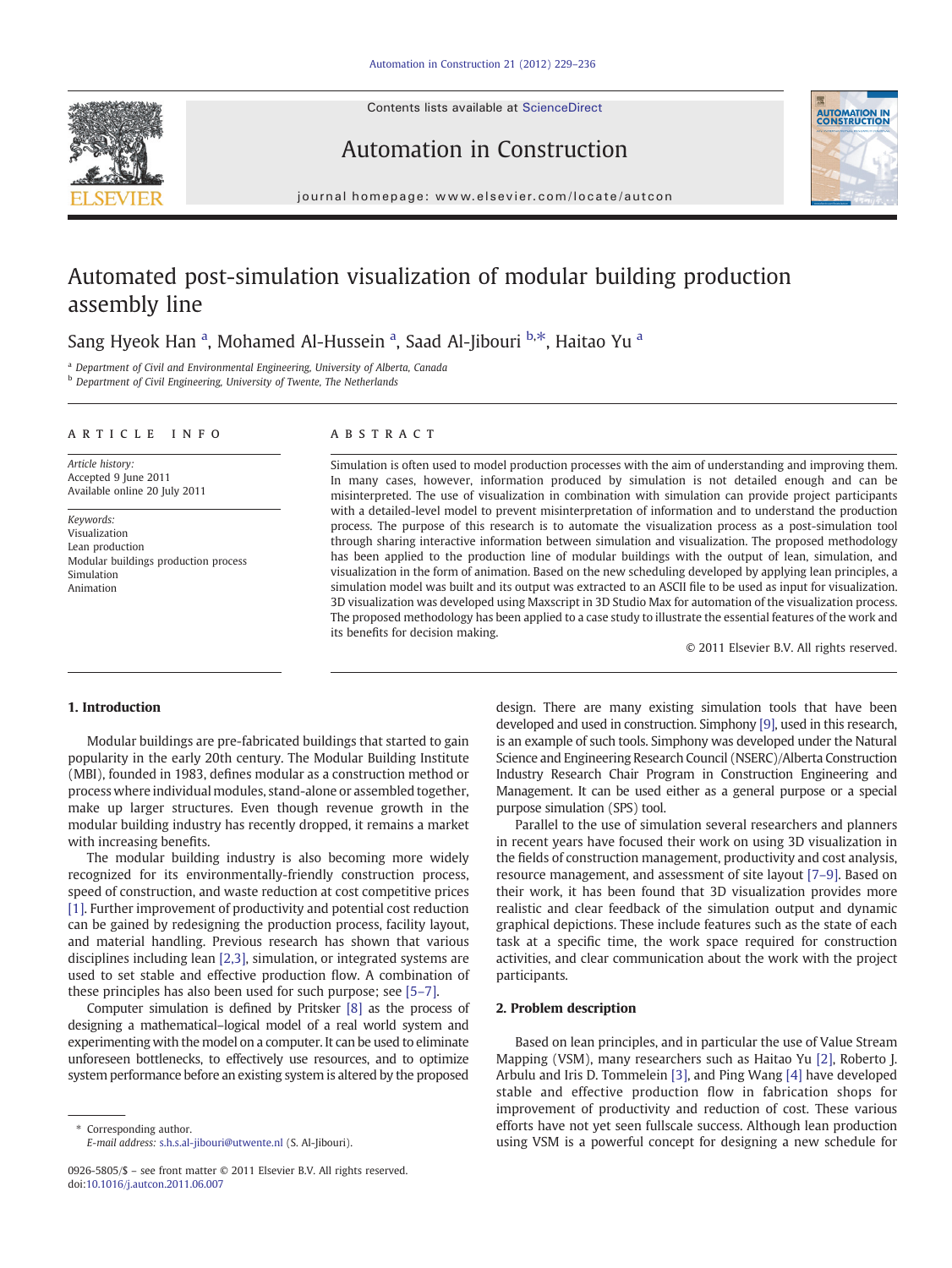continuous material and production flow, workforce management, and balance of subtasks on the production line, the proposed design needs to be continuously adjusted and changed until the developer's purposes are obtained. Implementing changes on a real production line without prior validation can be risky, costly, and time-consuming. Alternatively computer simulation can be used as an environment for validating the proposed design. It is an efficient and cost-effective tool to experiment with the potential performance of the proposed design before applying it to a real production line.

Despite its advantages however, simulation describes an abstraction of reality and for many users is difficult to understand on its own. Visualization of simulated construction processes can help in analyzing and communicating simulation results to assist in the decision making process. The use of dynamic graphical depictions in visualization can show the simulated operations as they would be in reality. The main differences between simulation and visualization can be summarized as follows:

- (1) Construction participants who have no simulation knowledge cannot fully understand the simulation results and process flow because it's provided in numerical and logical computation. 3D visualization, on the other hand, creates smooth and natural scenes for quick and easy understanding.
- (2) In a simulation model, the workspace requirement and limitation in production processes is not provided. However, in 3D visualization geometric information such as coordination of all components is provided to identify workspace.
- (3) A simulation model focuses only on a target object's movement. On the other hand, every level of detail of the construction activities can be described in visualization. For example, the only movement in a simulation model could be related to modules on the manufactured production line, but in visualization, all components such as employees, conduit, door, FRP, exterior board, and crane in the production line can be shown and animated.
- (4) In the simulation model, users cannot easily identify errors in the logic of the schedule. However, 3D visualization can provide scheduling animation while animation of all components is running. So, the errors in the schedule can be identified.

#### 3. Proposed methodology

To achieve the objective of this research, two challenges needed to be addressed: 1) how to share information whereby output data from simulation is used as input parameters for visualization and 2) how to reset the animation key frames of the 3D objects and import the simulated input data to the 3D visualization as the output data of the simulation model changes.

The proposed research methodology shown in [Fig. 1](#page--1-0) is categorized by three distinct phases which are the lean VSM model, simulation, and visualization. The input parameters of VSM as a lean production tool contain information such as the current scheduling, transfer time, subtask process time, and cycle time for stations. Based on the current production process, a VSM is produced. Usually a production manager will study the VSM model produced to analyze the production process as a system and find out where the real problems and wastes are to suggest improvements. To improve the production processes, a proposed system is then suggested based on continuous production flow and takt time, which is related to waste reduction. The focus is on developing an improved future production process to meet customer demands for the products. The takt time is calculated by dividing the net available production time data for a specific period by the customer demand for the same time period. Based on this calculation, the new proposed schedule is drawn. The criteria for the new VSM are takt time and scheduling. The output of the VSM represents the proposed improved scheduling for the production line.

Following the process described above, two simulation models are generated based on the original schedule and the proposed schedule represented by the two VSM models. Both simulation models are built in Simphony with the required data consisting of transfer time, subtask process time, and scheduling. Before building the simulation models, the process times of subtasks are converted to probability distribution functions. The cycle time statistic of the production line, generated from the original and future state simulation models, can be compared in order to validate the proposed scheduling improvement of the production processes. The input information required for the simulation includes the original and proposed schedules and process times for activities at each station. The output from simulation consists of the modular cycle time statistic and the ASCII file. The ASCII file which includes start times and finish times for subtasks and travel times between stations, is a unique file that imports the simulation result into 3D Studio Max. The data in the ASCII file is automatically extracted and stored in a Microsoft Access 2007 database. The generation of the ASCII text file is key to automating the visualization process based on the simulation model.

A 3D visualization model is then built using modular component specification, scheduling fitted in the simulation model, transfer time, 3D components, 3D production modular, and the ASCII file. The proposed scheduling and the ASCII file are criteria input data for the 3D visualization. In particular, the ASCII file is used to simply set or reset animation frame keys of the 3D objects and 3D scheduling chart between their process time points for real movement of components without any reworks in the visualization model. To animate the 3D objects in 3D Studio Max, the Maxscript shown in [Fig. 2](#page--1-0) is used in this research. Maxscript is a built-in language tool to automate repetitive tasks, to combine existing functionality in new ways, and to develop user interfaces. Therefore, the setup of animation key frames using Maxscript is implemented only once eliminating the need to redesign the Maxscript code when the data in ASCII file is changed due to changes in the simulation outputs. The output of the 3D visualization involves a virtual reality model with a 3D scheduling chart. The 3D scheduling charts are animate subtask bars between specific times, while components related to the tasks are animated simultaneously. The virtual reality model in combination with the 3D scheduling chart is able to effectively validate various assumptions such as the proposed scheduling and requirement and limitation of work space.

#### 4. System architecture

This work builds on a previous work by Haitao Yu [\[10\],](#page--1-0) who proposed an improved manufacturing production line based on lean using VSM. In this work, simulation is used to validate and verify the results of the proposed model. In addition a 3D visualization model is built to generate the dynamic graphical depiction to assist decision makers in understanding detailed information of the manufactured production line. This information includes the limitation and requirement of workspace and the current state of the production process. It is believed that a combination of lean, simulation, and visualization provides decision makers with a better understanding of the proposed operation and helps to predict the performance resulting from alternative decisions.

To achieve the objectives described above, a system database has been developed to store all the information needed for building Value Stream Mapping (VSM), simulation, and visualization. [Fig. 3](#page--1-0) shows the architecture of the proposed system. The central database comprises five elements: 3D object libraries designated for modular components, scheduling, component specification, time data, and ASCII file. The time data contains the following information: (1) list of activities, (2) transfer time between each station, (3) start time and finish time of activities, and (4) cycle time. The schedules are managed based on number of employees required for operations at every subtask and prioritized subtasks that must be performed within a set period of time in